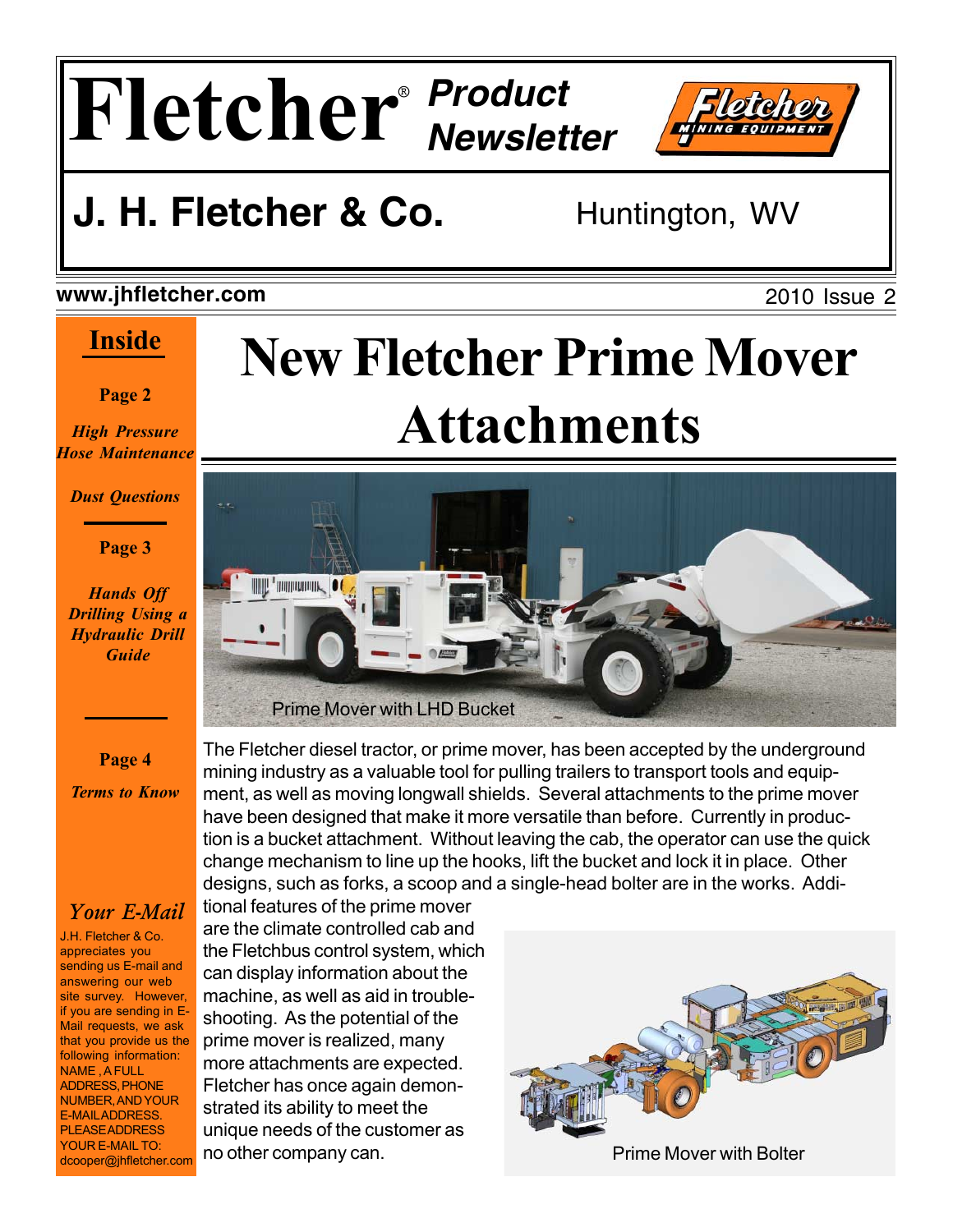# **High Pressure Hose Maintenance**

When performing maintenance on high pressure hose, Fletcher recommends the following guidelines:



1. An energized circuit has hidden dangers. Always use your company's lock out/tag out program to assure no power is going to the hydraulic power source. Cycle valve handles to divert any pressure to tank (zero pressure). Also, carefully bleed pressure from any line being disconnected

2. Before starting any maintenance identify the circuit in question with the machine hydraulic diagram. Know what you are working on and the results of removing a hose. Block any machine components that may move due to hose removal.

3. Always be aware of the hazards presented by pressurized hoses. High pressure in a leaking or ruptured hose can inject oil under the skin, resulting in a serious injury that requires immediate medical attention. Keep all body parts away from an energized circuit.



4. When reinstalling hoses, adaptors or valves make sure hoses are correctly routed and fittings are properly tightened before powering up the machine. Instructions for tightening hoses can be found in the service manual. *Reference: Fluid Power Safety Institute*

# **Answers to Your Dust Questions**

Several questions have been brought up lately about the MSHA certified Fletcher dust system. Here we have compiled some of those questions along with a brief answer.

1. **What is the maximum vacuum?**

 The complete vacuum system is rated for 22" Hg. but the blower manufacturer recommends a maximum of 20" Hg. for the 2504 DVJ and 16" Hg. for the 2504 J blower for longer life.

- 2. **How do you splice a dust hose?** Fletcher recommends that you do not splice the dust hose. Replace the damaged section of hose with OEM approved hose. A 50' length is available from JHF as p/n 57318.
- 3. **At what point do you need to replace a dust box door gasket?** Replace gasket when dust box is leaking or bypassing. System leaks may reduce drilling performance.
- 4. **Is it a requirement to maintain the dust boots?**

 Yes, if the ventilation and dust control plan at the mine specifies them.

- 5. **If the bolter is shipped with dust bags, is their use required?** Yes, if the ventilation and dust control plan at the mine specifies them.
- 6. **Is there a standard hose route for the dust hoses?**

 No, but Fletcher is careful to route hoses to avoid kinking, allow easy access for replacement, and prevent interference with controls or machine operation. Make sure any alternate routing of hoses does not cause kinking of the hose, inter fere with machine operation, or cause a tripping hazard.

7. **Has Fletcher in fact measured the length of the dust hoses on each bolter?** Yes. The approval tag provides for maximum hose length which should not be exceeded.

If there are other questions that you have regarding the dust system or any other component on Fletcher manufactured machines, please call or email.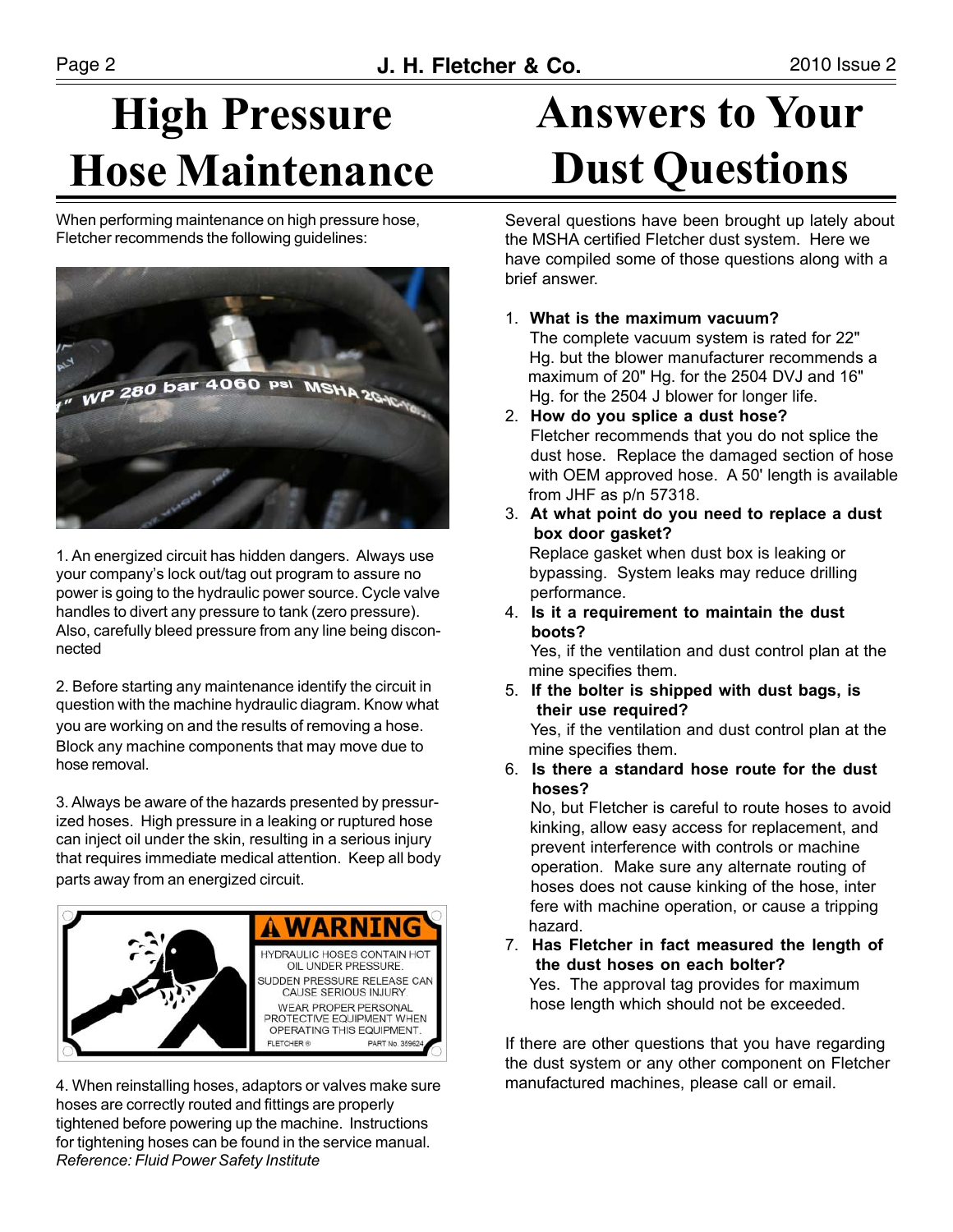## **Hands Off Drilling Using a Hydraulic Drillguide**

 Fletcher has manufactured numerous styles of hydraulic drillguides throughout the years. Each new design improved the performance of the machine when bolting the roof or ribs. Examples of improvements to the drillguide assembly include the following:

1. Design: Different designs of drillguides have been manufactured (see photos). Some of these guides have the wider opening to allow the roof bolt plate to pass through the open jaws with guarding fixed to the moveable jaws



*Wide Mouth Style*



*Manual - Non Hydraulic Style*

2. Hydraulic Changes: Orifices are designed into the drill guide cylinders to slow down the closing speed of the arms. **NOTE:** This was first done in 1997. Since that time, all hydraulic drillguides have been manufactured with orifices in the cylinders to limit the clamp speed.

 3. Guarding; Design changes have increased the life of the guard and provided more pro tection from the drillguide jaws for the opera tors.



4. Warnings: Fletcher has improved the warning tags at the drillguide, making them more visible to the operator.

 Fletcher manufactures the drillguide to assist in the drilling of horizontal and vertical holes. Throughout the evolution of this component the design requirement was to stabilize the drill steel during drilling; thus preventing the operator from holding onto a rotating drill steel during drilling or buckling of a long drill steel. The guide also improves hole alignment which reduces the likelihood the drill steel will hang in the hole. Newer drillguides have a clamp incorporated into them to pull stuck drill steels if necessary.

 The drillguide is an important component for angle and rib bolting. The drillguide is not only used during the drilling procedure but also to support the bolt while the mast is tilted over and the bolt is started into the hole.

 Always make sure the drillguide is working properly before starting your shift.

 The hydraulic drillguide is not available on arm feed machines. Fletcher recommends that arm feed machine operators maintain deep chuck drill heads and drilling tools that fit the chuck. Arm feed machine operators should use short starter steels in conjunction with deep chuck shank steels.